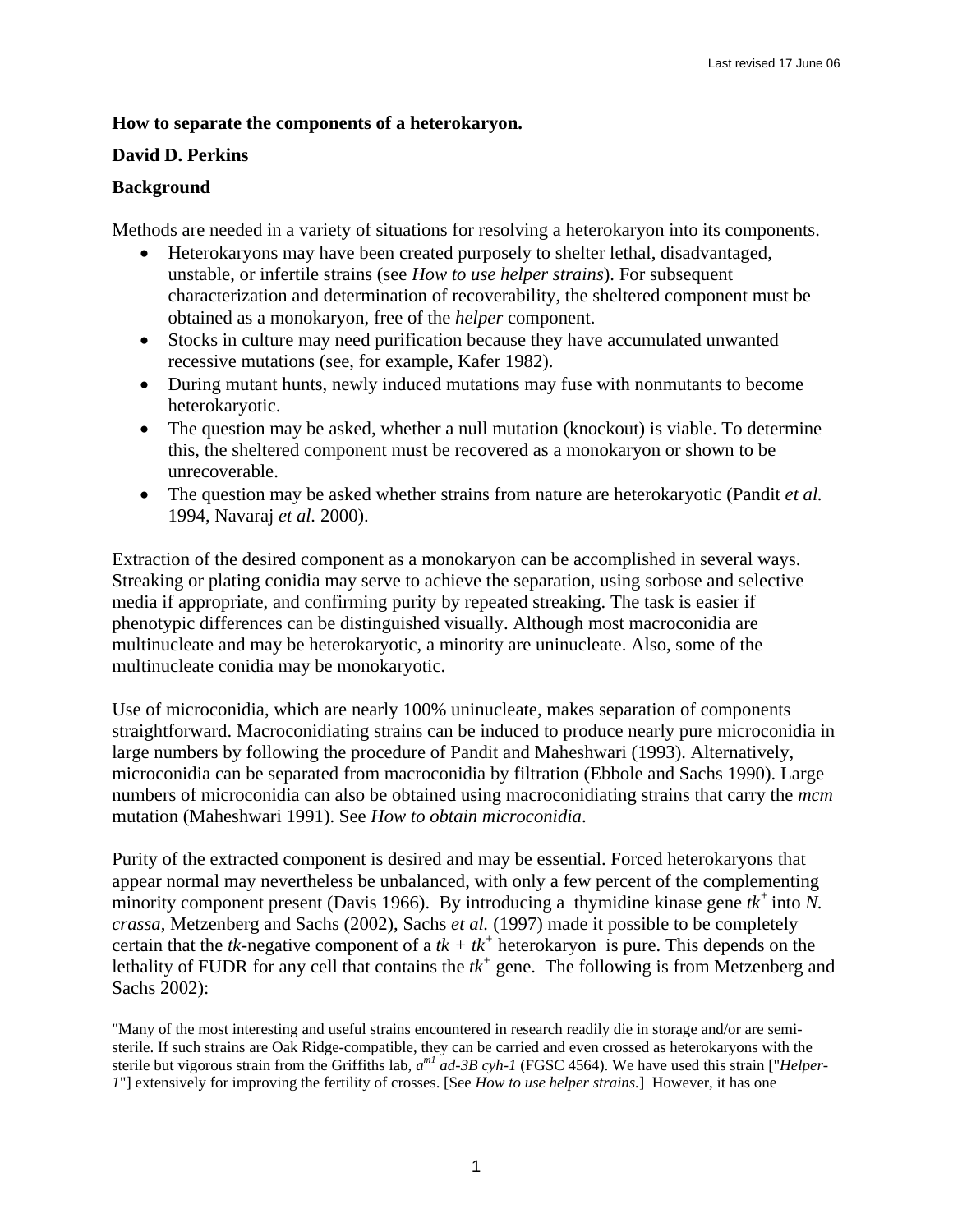shortcoming. When one wants to retrieve a homokaryotic culture of the fragile component for purposes other than crossing, it is at best a nuisance and often even a challenge to isolate it from the heterokaryon."

We have deposited at the FGSC three new strains, *Helpers* 2, 4, and 5, that have a deletion of the *mat* locus and, in addition, contain an insertion of the herpes simplex thymidine kinase gene,  $tk^+$ . The encoded enzyme causes 5fluorouracil-2'-deoxyriboside (FUDR) to be phosphorylated, turning a minimally toxic pro-drug into a powerful inhibitor. Thus  $tk^+$  can be regarded as a dominant sensitivity gene (Sachs *et al.* 1997), and this can be used to select strongly against the outgrowth of heterokaryotic conidia or germlings."

# **Procedures**

- *Macroconidia*. Where the desired component can be recognized or selected, streaking to sorbose-glucose-fructose agar medium and picking three times will often suffice to obtain pure colonies originating from monoiaryotic macroconidia.. Growth at 34°C on 0.5 ml medium in small tubes for 1-1/2 days will produce conidia for the next round of suspending and streaking.
- Microconidia*.* Microconidia can be recovered from macroconidiating strains by filtration (Ebbole and Sachs 1990) or by the cellophane overlay technique of Pandit and Maheshwari (1993). See *How to obtain microconidia*, which also describes use of the *mcm* mutant and of *pe fl, fl;dn,*and *fl* mutant strains, which produce only microconidia.

### The following is excerpted from Ebbole and Sachs (1990):

"Sterile 16 x 150 mm glass culture tubes containing 6 ml of a sterile, molten solution consisting of 2% agar/0.5% sucrose/0.1 x SC and plugged with pre-autoclaved foam plugs, were adjusted to 50-60 $^{\circ}$ C in a water bath. Then 60 µl of 0.1 M sodium IAA (Sigma Catalog # I2512, freshly prepared, filter-sterilized in water) was mixed with the contents of each tube (final concentration 1.0 mM). Tubes were slanted at room temperature until solidified, and stored refrigerated for up to one week.

Slants were inoculated using an agar plug of mycelia (obtained by coring a colony with a sterile pasteur pipet) or using a drop of macroconidia suspended in water. Cultures were incubated at 25°C with a 12 hour light/dark cycle for 7-10 days. The production of microconidia was checked by lightly scraping an area of the sparse surface growth (away from tufts of macroconidia) with a sterile, wet inoculating loop. The loopful of culture was transferred to 20 µl of water and examined microscopically.

Microconidia were harvested from cultures by adding 2.5 ml of sterile water to tubes followed by rigorous Vortex mixing for 30-60 sec (more microconidia were obtainable by repeating this harvesting step). The conidial suspensions were passed through  $5 \mu m$  Millex Durapore filter units (Millipore catalog number SLSV025LS) using sterile conditions. Typically 0.1-1% of the microconidia were recovered. The yield as determined by counting with a hemacytometer varied from  $10^3$ - $10^6$  microconidia per slant. Filtrates with low numbers of microconidia were concentrated by pelleting the microconidia in a clinical centrifuge (Beckman RT6000, 2000  $\times$  g, 5 min). Most of each supernatant was removed by aspiration and the pellets resuspended in the remaining liquid.

Microconidia were germinated at 34°C after spreading on freshly prepared Vogel's/sorbose agar plates. Microconidial viability varied from 1-20%, as determined by comparison of the number of colony forming centers/ml after seven days growth to the number of microconidia/ml as determined by direct counting. We typically plated 2000 microconidia/plate to obtain homokaryotic cultures, and picked colonies after 2-3 days. Vegetative homokaryotic stocks were obtained by transferring individual colonies to slants of Vogel's sucrose medium<sup>"</sup>

The following is excerpted from Pandit and Maheshwari (1993):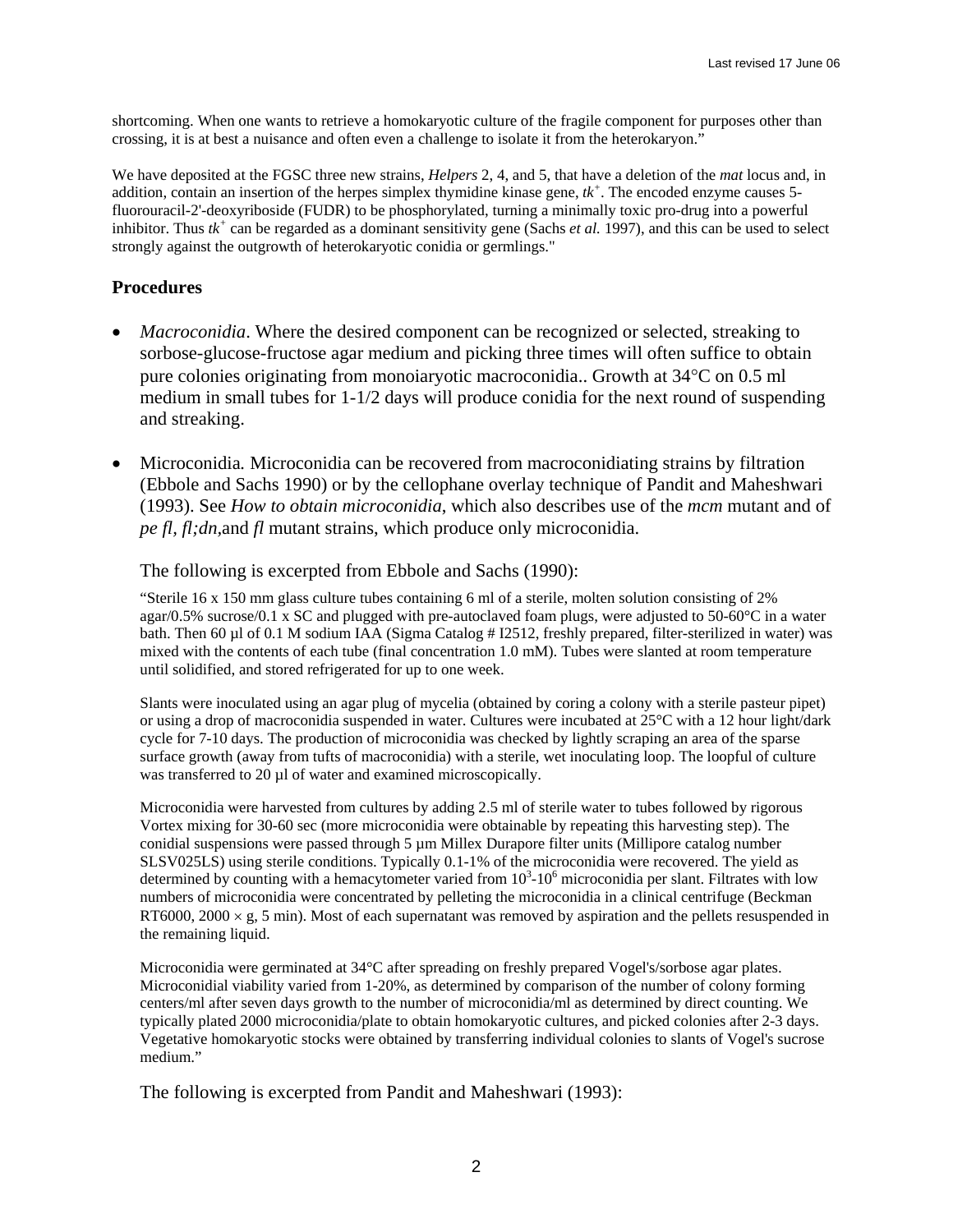"The cultures were initiated by placing a trace quantity of macroconidia at the center of a cellophane circle which covered the surface of 2% water agar in a Petri dish. The cellophane (a transparent cellulose sheet made from viscose) was pierced at the point of inoculation. The circles were cut from cellophane sheets purchased from market, boiled for 5 min in 1% KOH to remove soluble impurities, washed by swirling in distilled water, spread between wet Whatman filter paper, and autoclaved before laying over the surface of solidified agar. The Petri dishes were inverted and kept for 7-12 days at 22-25 C in a room which received intermittent illumination. The stacked Petri dishes along with a beaker containing water were covered by a bell jar to provide a humid atmosphere.

A thin mycelial growth developed over cellophane and produced patches of aerial microconidiophores in 7-12 days. However, some macroconidiophores were also produced. If the cellophane was peeled off after approximately 10 days of mycelial growth on cellophane, then microconidiophores developed selectively within 3-5 h from the thin mycelium which had grown in the agar under the cellophane. The young microconidiophores generally were associated with a liquid droplet.

The microconidia were harvested 24 h after removing the cellophane by adding 1-2 ml sterile water, tilting the Petri dish, and removing the microconidial suspension with a pipette. A second and third crop of pure microconidia could be obtained after harvest of the previous crop.

The production of microconidiophores both on cellophane and subsequently on agar was increased substantially if water agar was replaced by Westergaard and Mitchell synthetic crossing (SC) medium supplemented with iodoacetate (Rossier *et al.* 1973) as modified by Ebbole and Sachs (1990). This medium contained 0.1 x SC, 0.5% sucrose, 1 mM iodoacetate (IAA) and 2% agar. Since the development of macroconidiophores precedes that of microconidiophores (Springer and Yanofsky 1989), the initiation of mycelial growth on cellophane followed by its removal was expedient for the production of virtually pure microconidiophores. All strains tested produced microconidiophores by this method. Microconidia were counted by a haemocytometer and 150- 200 were spread on sorbose plating medium (Davis and de Serres 1970). The number of colonies formed was used to estimate their viability."

• *Thymidine kinase helpers*. (Recommended when assurance is needed that a minority component is no longer present.) The following is excerpted from Metzenberg and Sachs (2002):

"The new helpers are:  $ma^D$  tk<sup>+</sup> cyh-1; Bml pan-2; inl ("Helper 2", FGSC 8745),  $ma^D$  his-2 tk<sup>+</sup> cyh-1; Bml pan-2; inl ("Helper 4", FGSC 8746), and mat<sup>D</sup> his-3; hyg<sup>R</sup> tk<sup>+</sup> Bml pan-2 ("Helper 5", FGSC 8747). [mat<sup>D</sup> signifies *mating type* locus deleted.]

In our hands, optimal conditions for isolating strains not bearing  $tk^+$  from heterokaryons with a strain that is  $tk^+$ (sensitive) are as follows: FUDR, 2 micromolar, and uracil, 1 millimolar. [A rationale for adding uracil is given.] Streaking or plating a water-suspension of conidia from such a heterokaryon to appropriately supplemented sorbose-glucose-fructose agar medium results in colonies which are homokaryons of the component that does not carry  $tk^+$ . In our hands, 1-2 micromolar FUDR is the minimum concentration which gives only homokaryons, but at least 10 micromolar FUDR works equally well and may be preferred for the most exacting work. The uracil concentration is 1 millimolar. The method works about equally well at 23°C or 34°C with either the salts base of Vogel or of Westergaard-Mitchell."

#### **References**

Davis, R. H. 1966. Mechanisms of inheritance. 2. Heterokaryosis. In G. C. Ainsworth and A. S. Sussman (eds.) *The Fungi: An Advanced Treatise. Vol. 2* , pp. 567-588. Academic Press.

Davis, R. H., and F. J. de Serres. 1970. Genetic and microbiological research techniques for *Neurospora crassa*. Meth. Enzymol. 17A: 79-143.